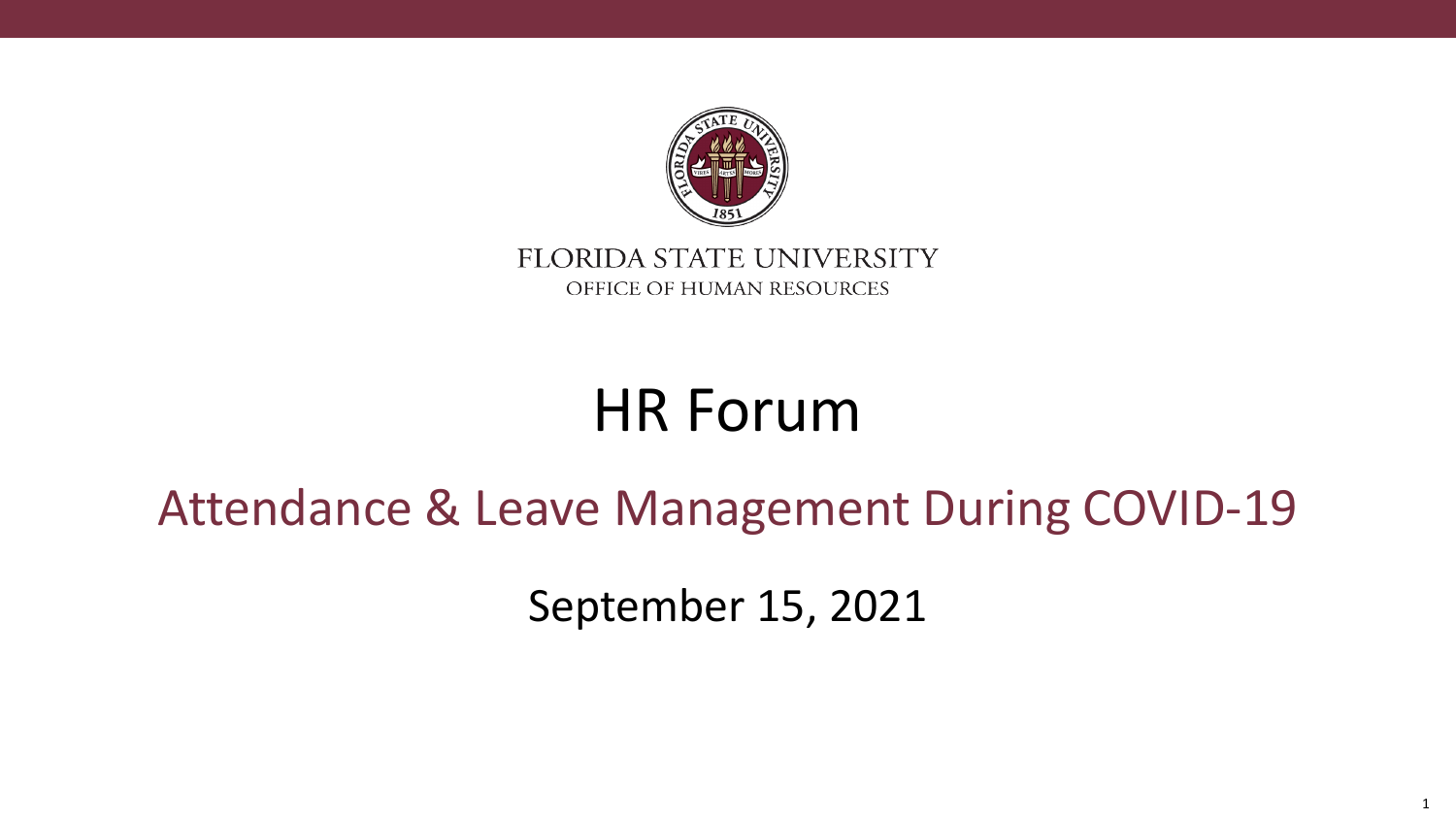# Employee & Labor Relations

#### **Performance Evaluations**

- A&P Performance Evaluations are due by Friday, September 17, 2021.
- Track completed evaluations and status updates by using the query FSU ELR EPERF STATUS DEPT. To run the query, insert the Review Period End Date of 08/07/2021.
- Supervisors can access performance documents by navigating to myFSU > HR > Manager Self Service > Performance Management > Current Documents.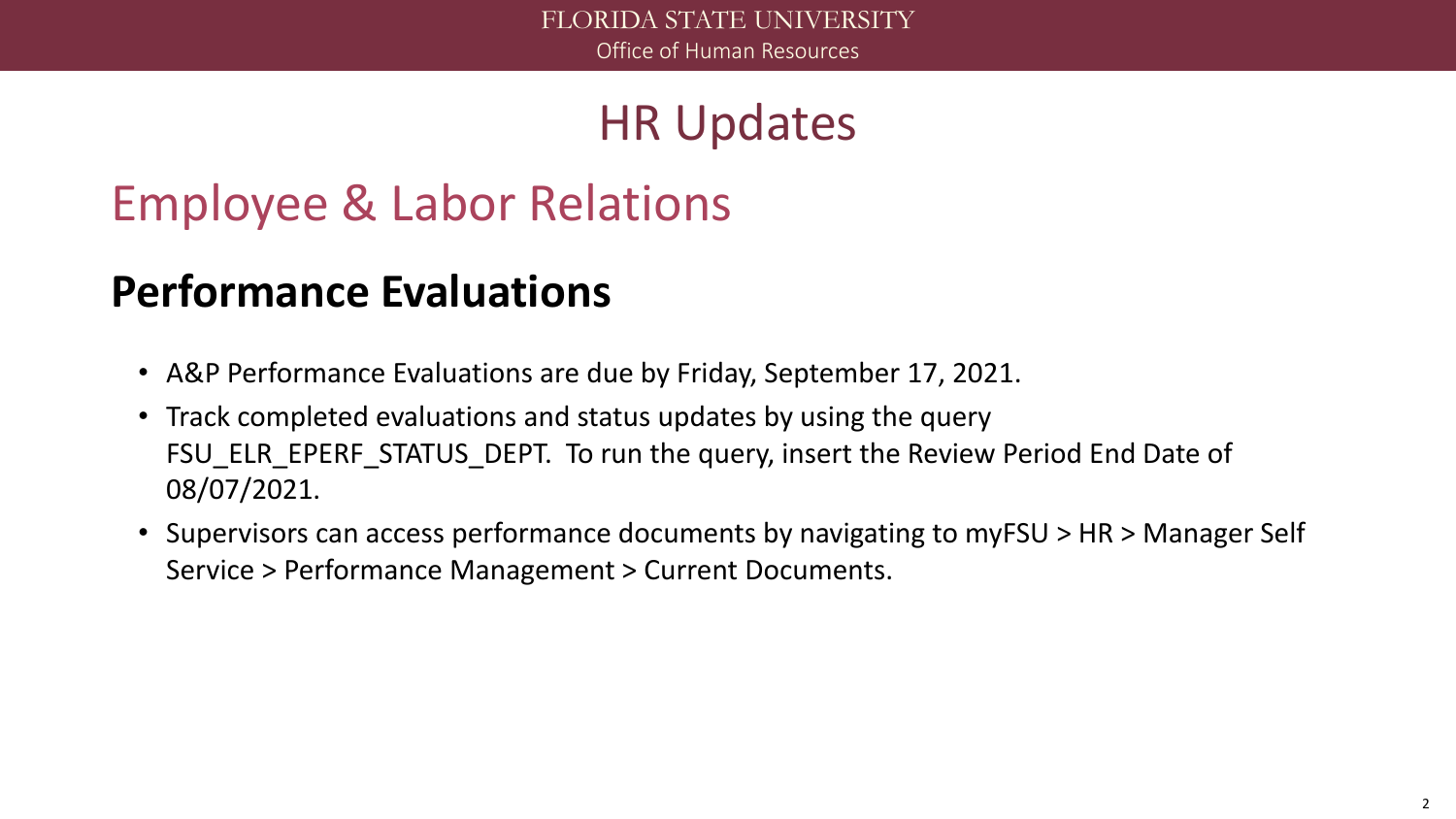# Equity, Diversity & Inclusion

#### **General Updates**

- During the summer of 2020, The HR Equal Opportunity and Compliance Office (EOC) transitioned to the Equity, Diversity and Inclusion office (EDI).
- EDI now serves as a central resource for issues related to race, ethnicity, culture, and inclusivity.
- The primary areas of accountability include continued compliance with all federal and state laws and regulations, workforce development, the recruitment and retention of culturally diverse faculty and staff, and providing guidance and support to campus partners.
- Updated EDI email address: [EDI@fsu.edu.](mailto:EDI@fsu.edu)
- Please visit the Diversity & Inclusion webpage for information on-campus resources and programming<https://diversity.fsu.edu/>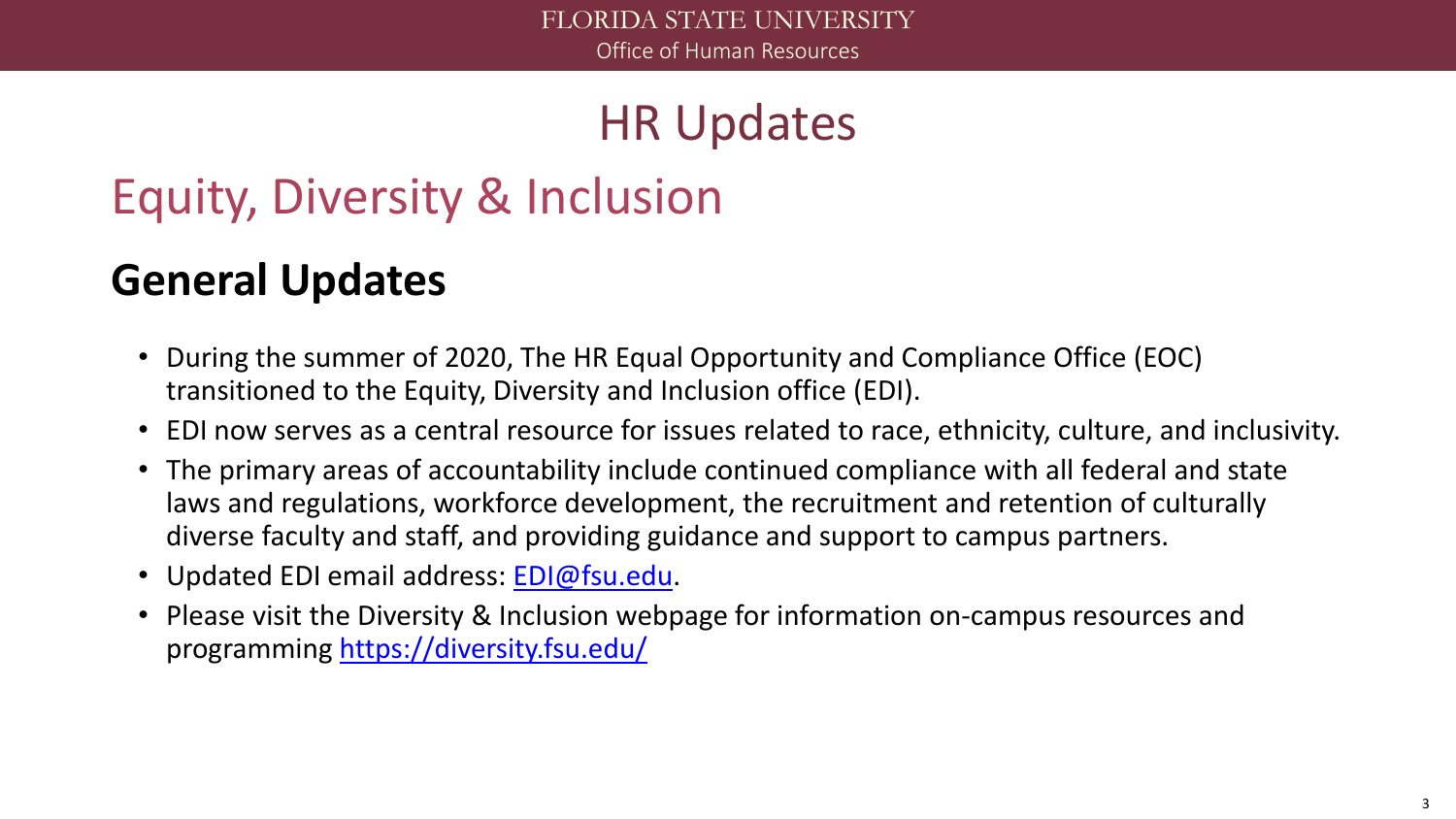# Equity, Diversity & Inclusion

### **Staffing Updates**

- New Sr. Coordinator for Diversity & Inclusion Annie Grier
- New Compliance Investigator Kevin Moore
- New Diversity & Inclusion Specialist Raja Benton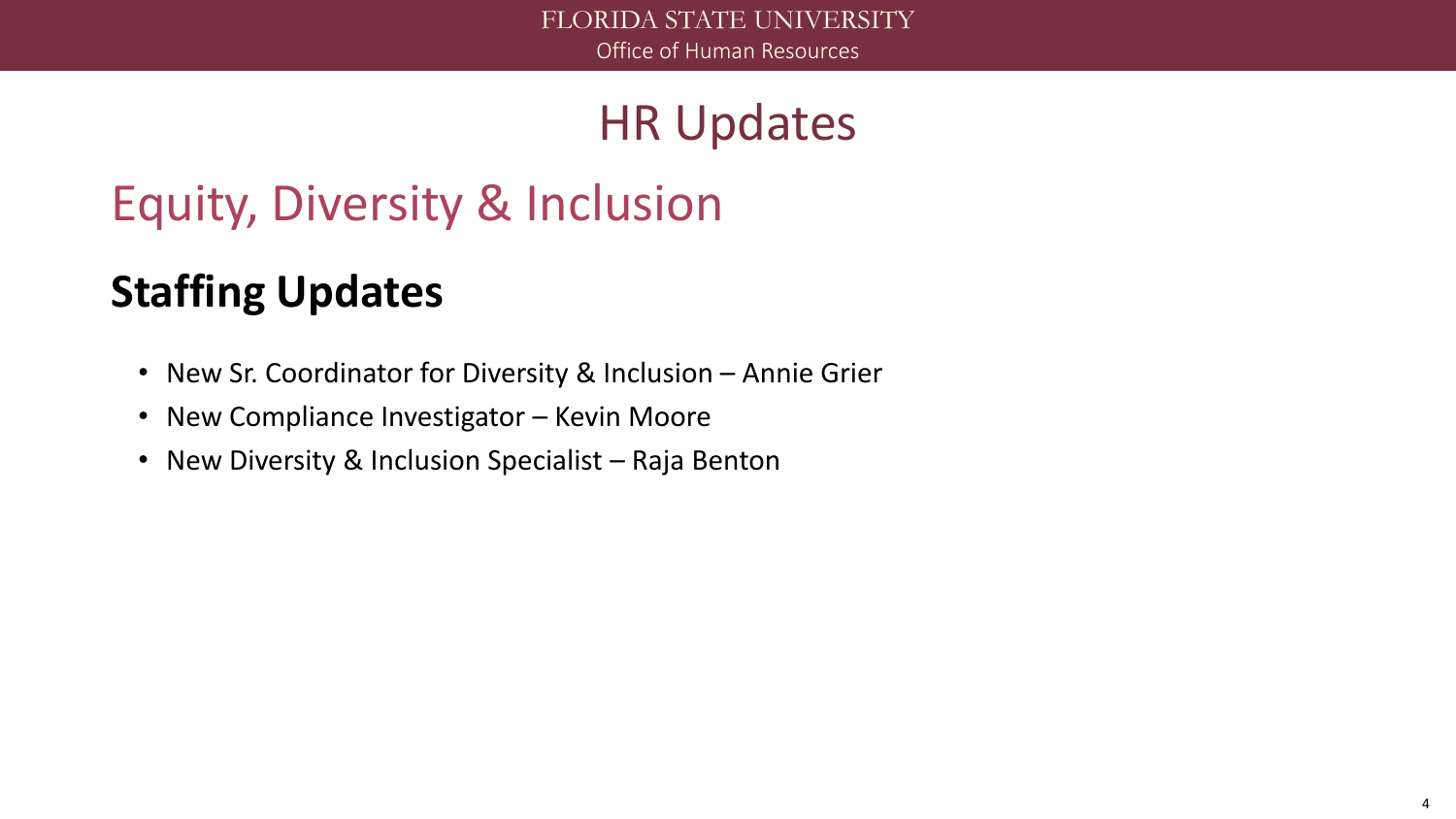# Training & Organizational Development

#### **Staffing Updates**

• New TOD Instructional Designer – Tamara Fitzpatrick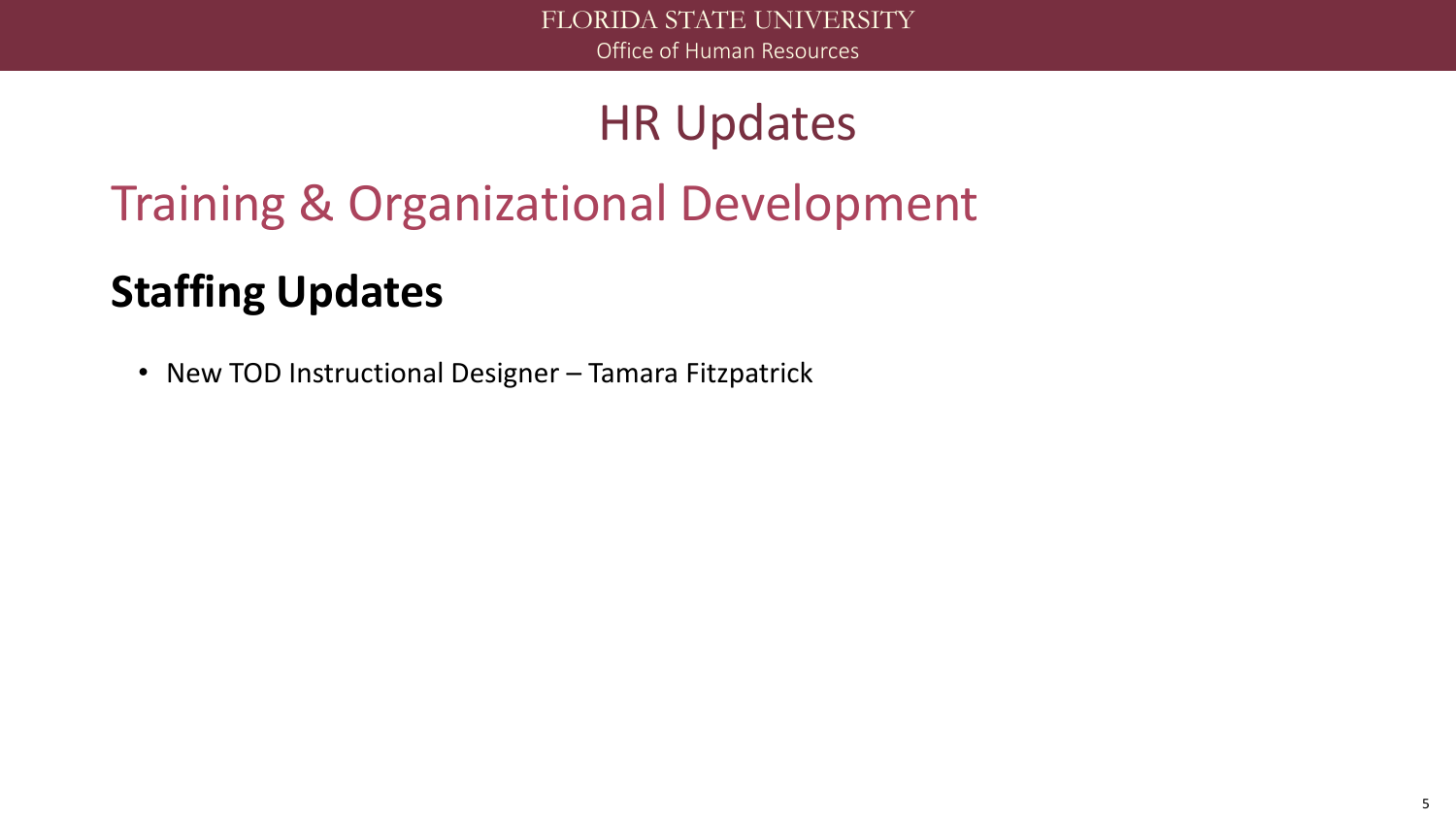# EDM Special Projects

#### **Courtesy Appointment Reminders**

- Courtesy Appointments have a weekly standard hour of 0.01 unless they are instructor of record for teaching a course.
- Unpaid Visiting Scholars/Researchers are required to go through RAMP before the courtesy job offer is submitted. The RAMP Export Control approval confirmation page must be attached to the job offer.
- Spring Graduate Mass Appointments opens to Department Representatives on October 25.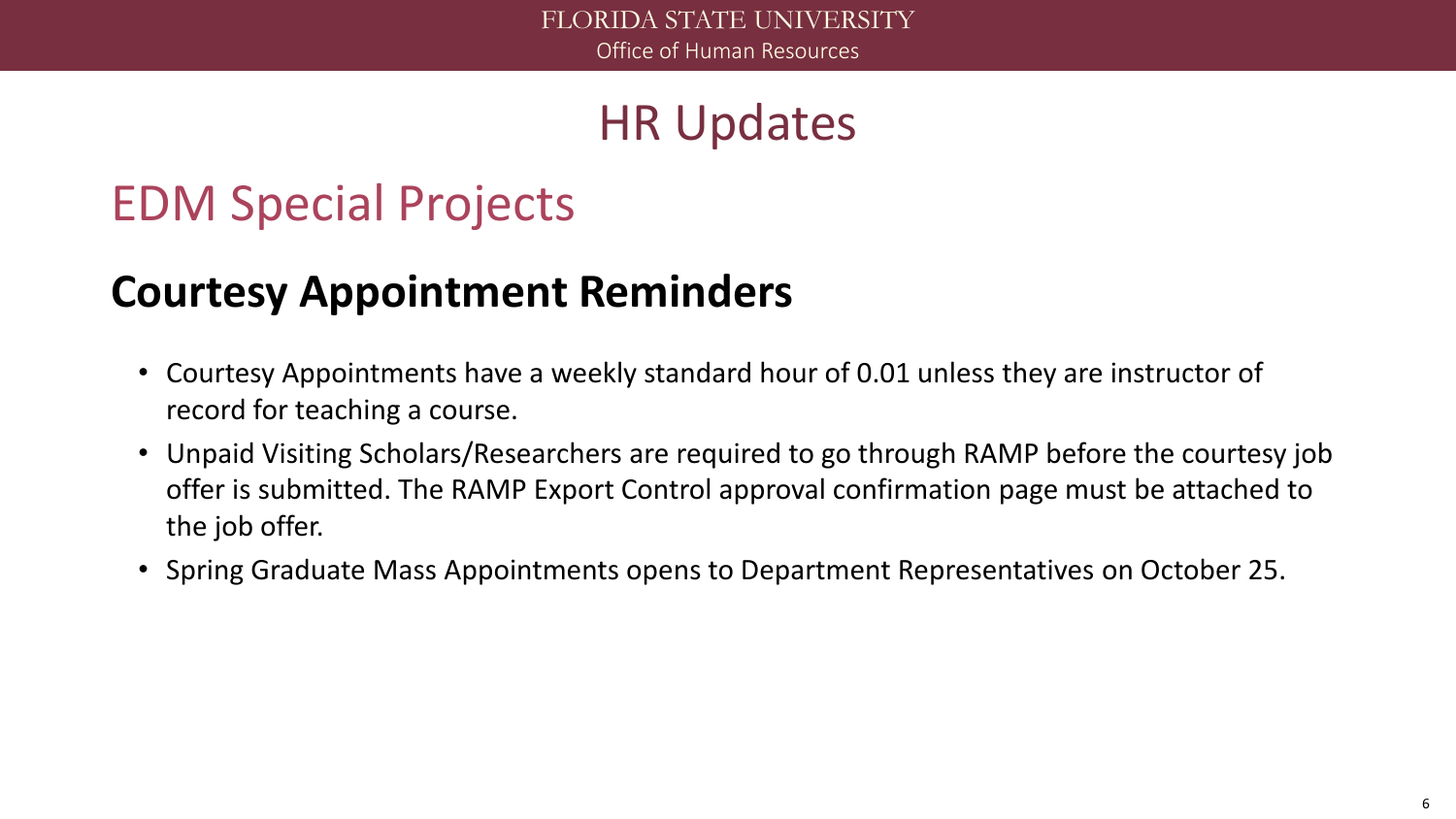# Employee Data Management

#### **Minimum Wage Increase**

• Effective September 30, 2021, the new Florida minimum hourly rate is \$10.00. Employee actions with an effective date of September 30, 2021, or after should be appointed at the new hourly rate. All OPS employees making less than \$10.00 an hour will be systematically increased in OMNI HR.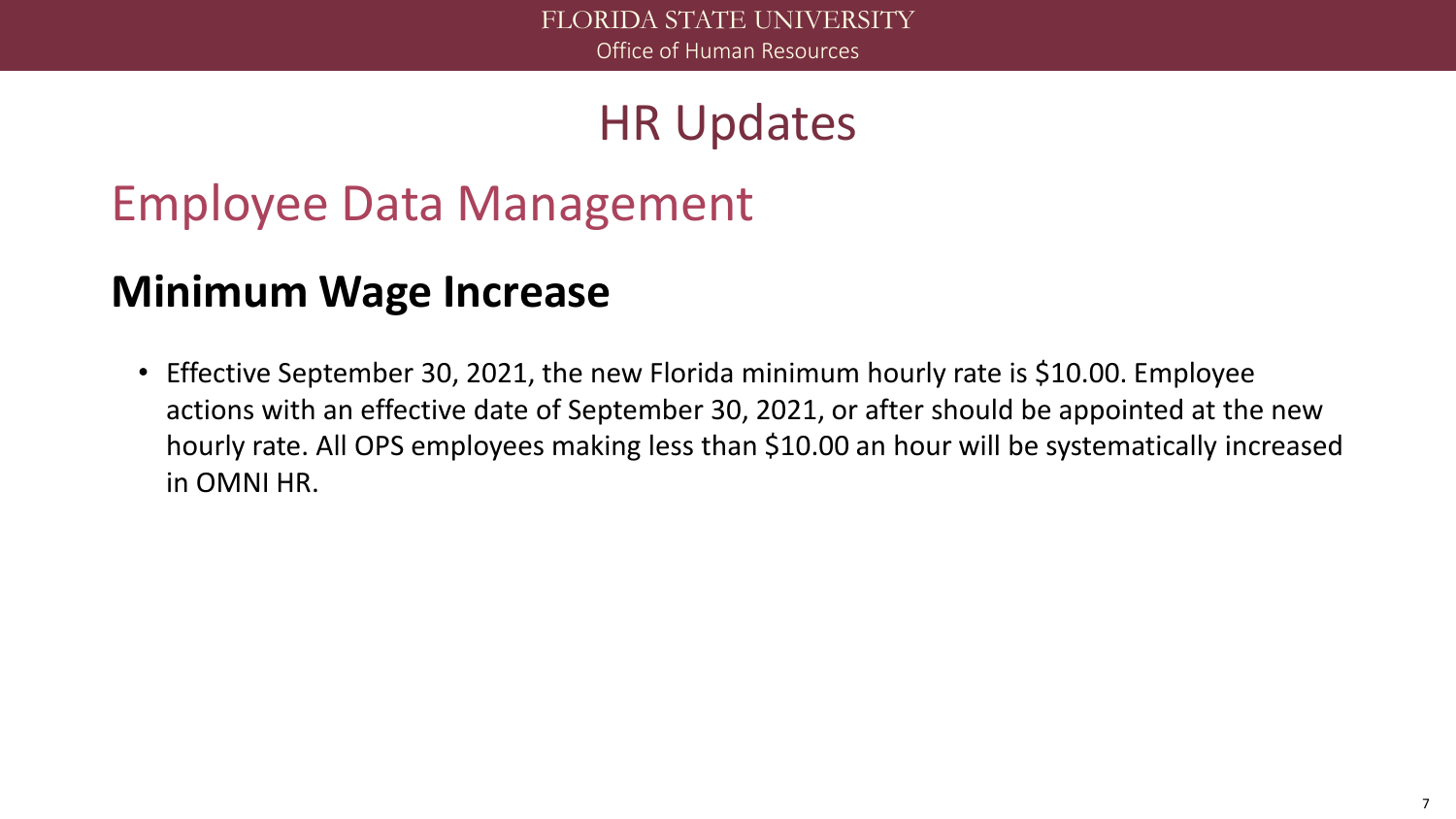# Employment & Recruitment Services

# **Trainings**

- Onboarding Tuesday, September 21 at 2:00 p.m. (virtual)
- E-Recruit Wednesday, September 22 at 8:30 a.m. (virtual)
- Express Hiring 101 Friday, September 24 at 1:00 p.m. (virtual)

# **Staffing Update**

• New HR Specialist – Jasmine Thomas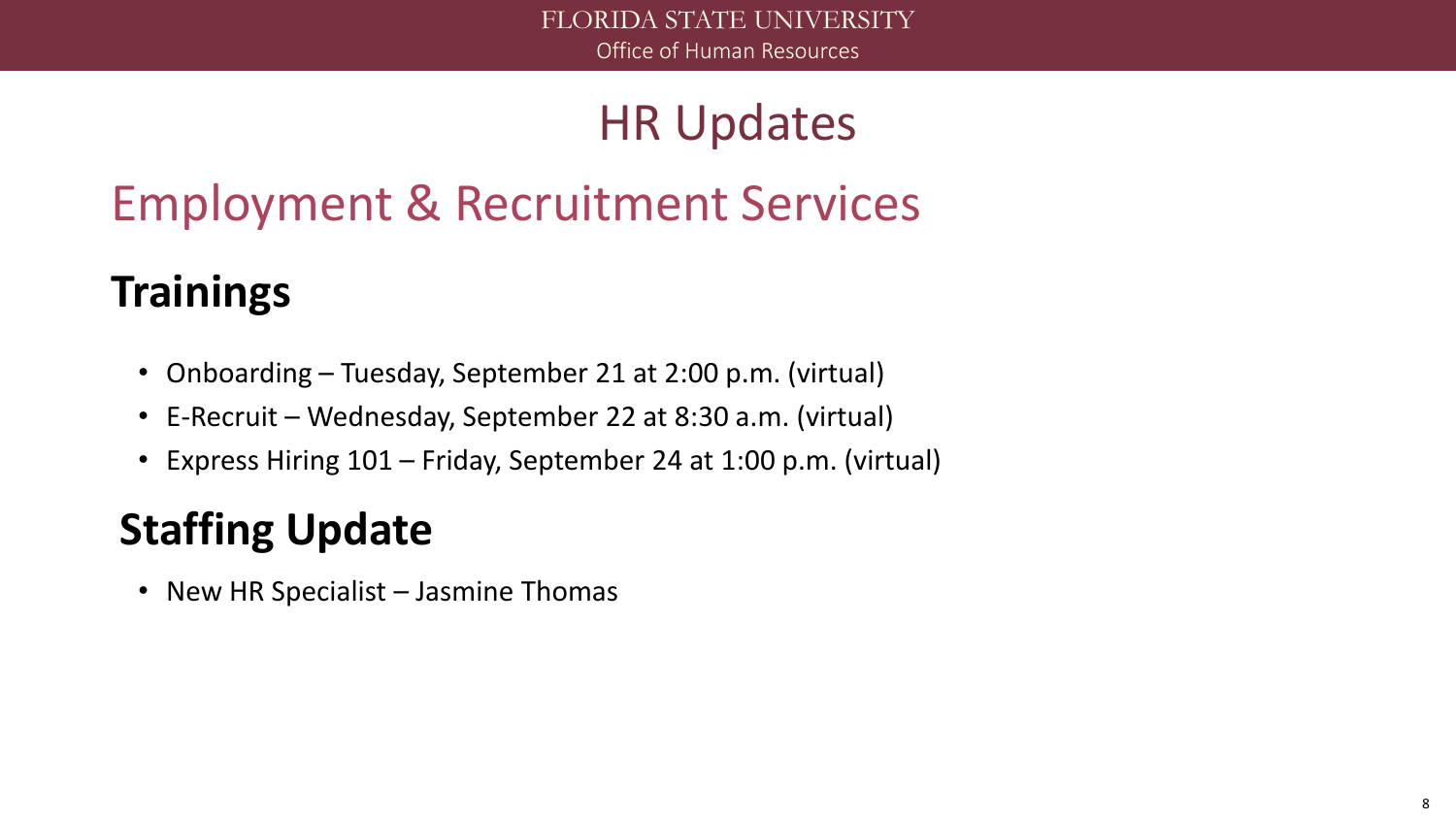# Benefits

#### **Open Enrollment**

- Open Enrollment videos will be available beginning September 27.
- 2021 Open Enrollment: October 11 October 29.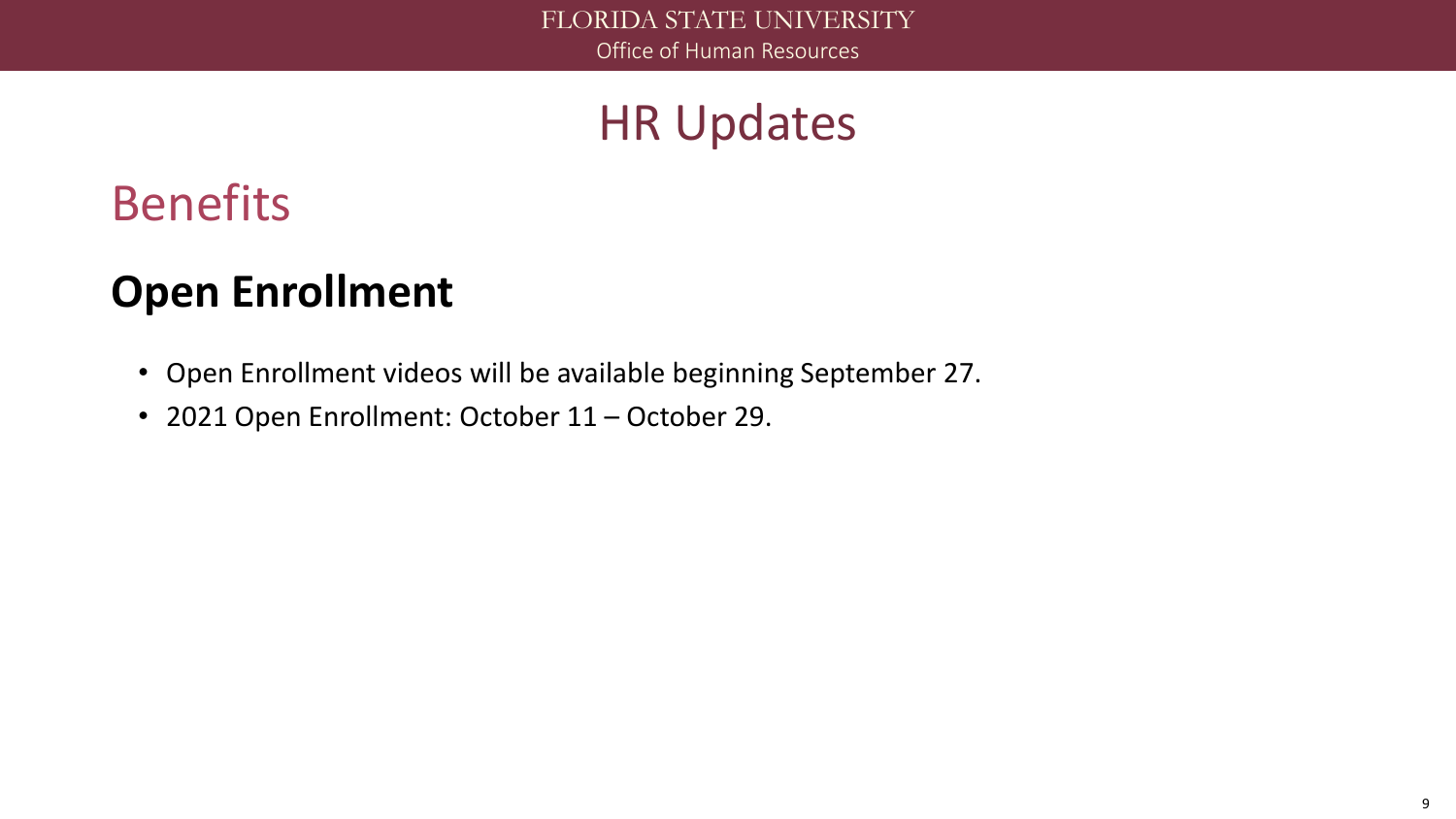# Attendance & Leave Management During COVID-19

*Christine Conley, Sr. Associate Director Tracey Pearson, Director*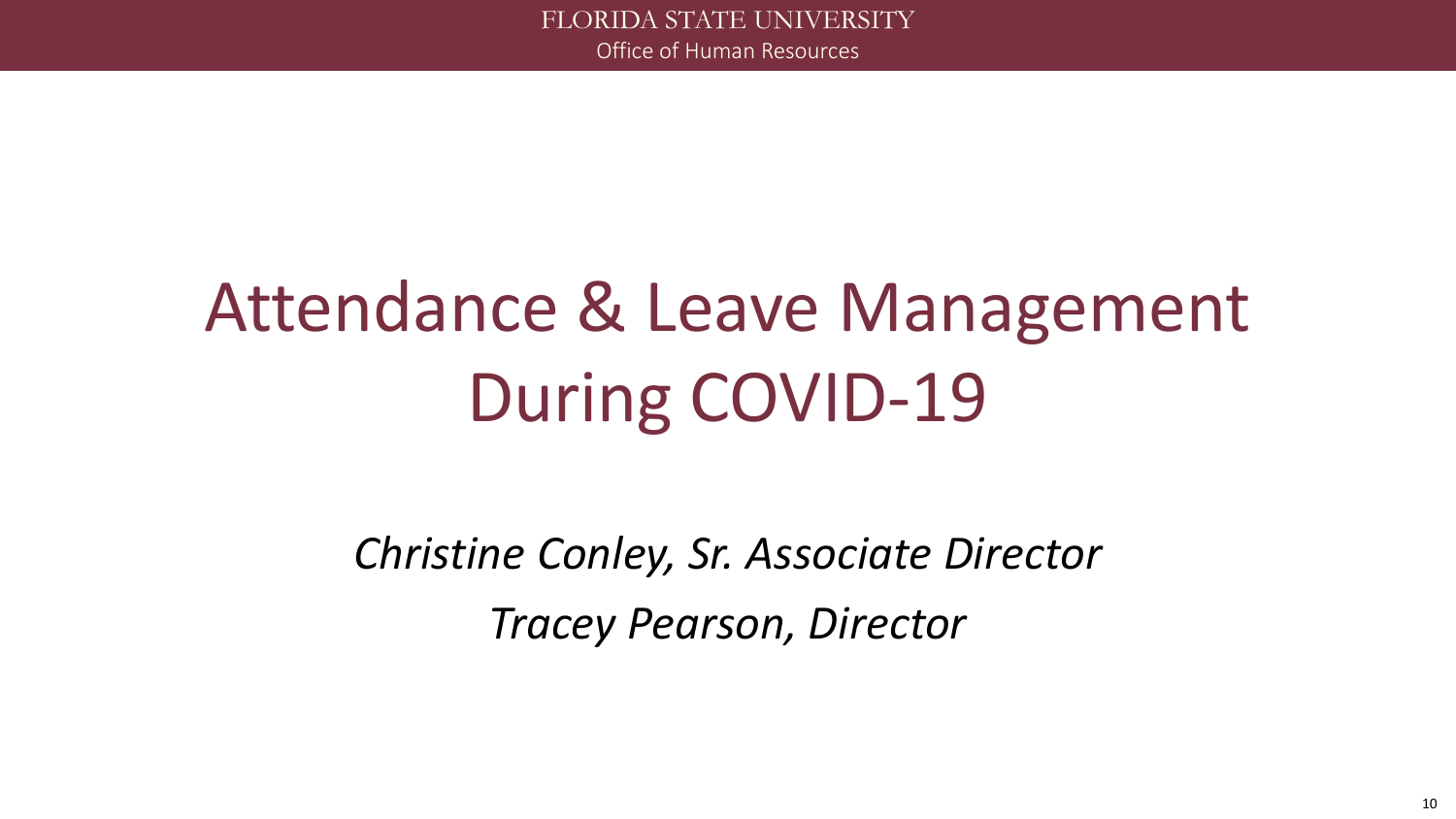#### AWLA Reminders

- Telework should be limited to 2 days per week.
- Departments may occasionally approve more than 2 days per week.
- Employees requiring more then 2 days on a continuous basis will be required to submit an Extended Telework request.
	- Disability, Pregnancy, or Religious accommodations should be referred to the ADA Coordinator.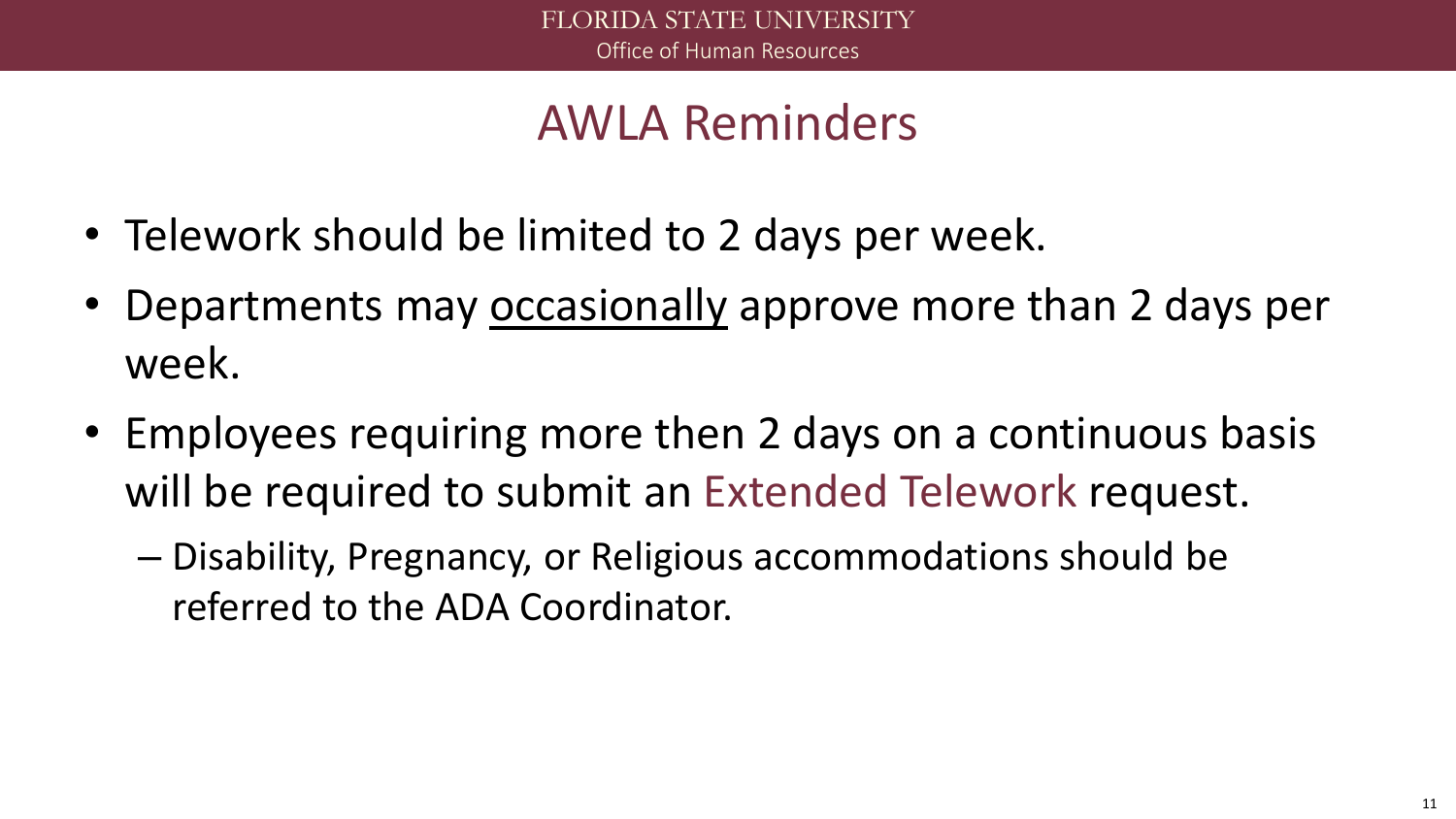# Partial Telework Application

- It is recommended that telework requests be routed through the Partial Telework Application.
- myFSU BI > HR Reports > Partial Telework Request Report
	- Filter by Division, Department, or Status.

| Start<br>Date | Monday          | Tuesday         | Wednesdav       | Thursday | Friday | Saturday             | Sunday      | <b>Status</b> |
|---------------|-----------------|-----------------|-----------------|----------|--------|----------------------|-------------|---------------|
| 8/16/2021     | ONSITE          | ONSITE          | TFI FWORK       | ONSITE   | ONSITE | NOT WORKING          | NOT_WORKING | APPROVED      |
| 8/19/2021     | ONSITE          | ONSITE          | ONSITE          | TELEWORK | ONSITE | NOT WORKING          | NOT WORKING | APPROVED      |
| 8/16/2021     | ONSITE          | ONSITE          | TELEWORK        | ONSITE   | ONSITE | NOT WORKING          | NOT WORKING | APPROVED      |
| 8/18/2021     | ONSITE          | ONSITE          | TELEWORK ONSITE |          | ONSITE | NOT WORKING          | NOT WORKING | APPROVED      |
| 8/10/2021     | <b>TELEWORK</b> | ONSITE          | ONSITE          | ONSITE   | ONSITE | NOT WORKING          | NOT WORKING | APPROVED      |
| 8/10/2021     | ONSITE          | ONSITE          | ONSITE          | TELEWORK | ONSITE | NOT WORKING          | NOT_WORKING | APPROVED      |
| 8/17/2021     | ONSITE          | <b>TELEWORK</b> | ONSITE          | ONSITE   | ONSITE | NOT WORKING          | NOT WORKING | APPROVED      |
| 8/16/2021     | ONSITE          | ONSITE          | ONSITE          | ONSITE   |        | TELEWORK NOT WORKING | NOT WORKING | APPROVED      |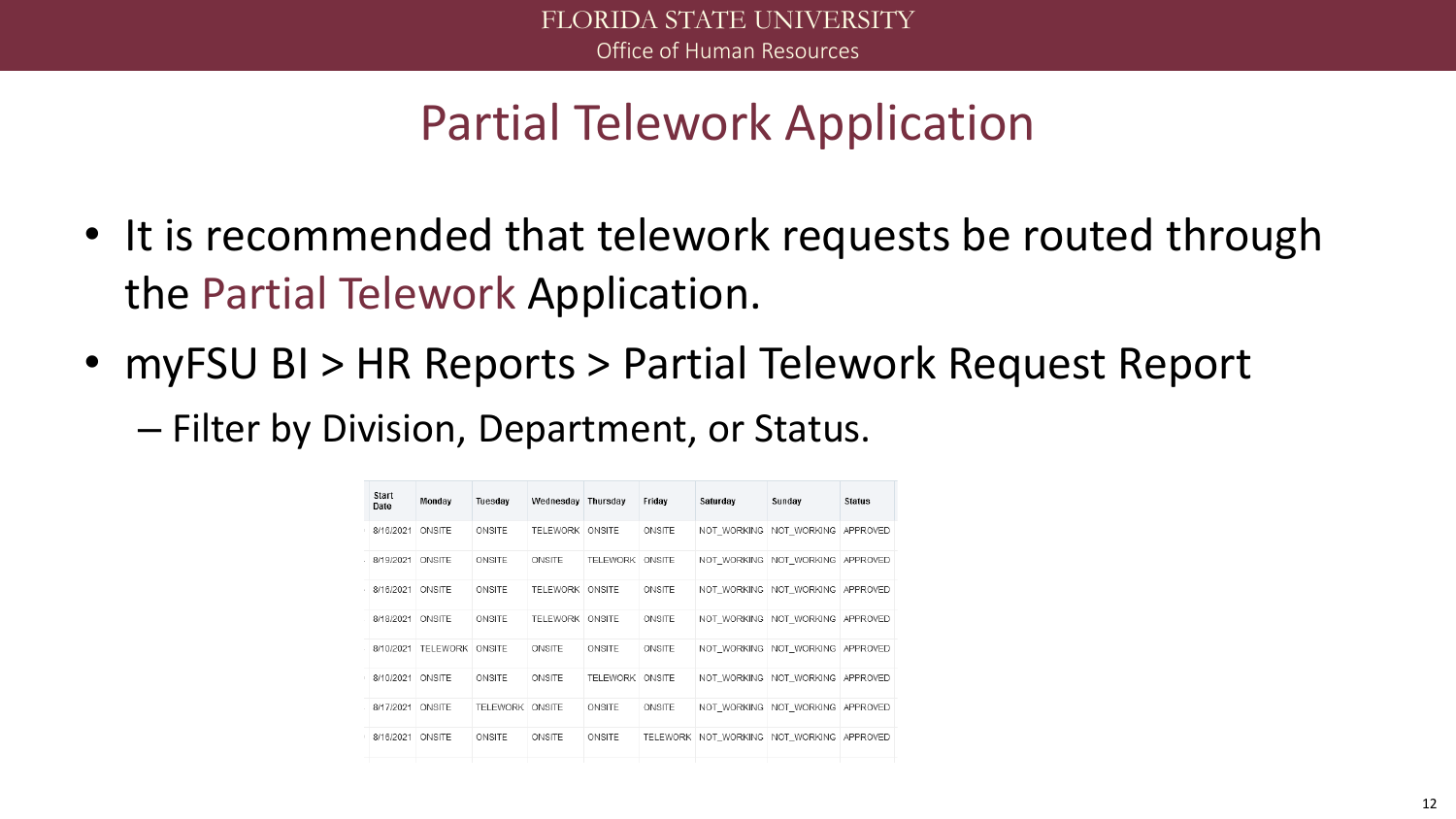# Temporary Telework Flexibility

- Departments **may** approve more then 2 days per week of Telework due to the following:
	- An employee's child is required to quarantine or isolate from school or daycare due to a COVID-19 exposure.
	- Employee is required to quarantine or isolate under the official direction of the Florida Department of Health (FDOH) or FSU's Secure Assessment for FSU Exposure Response (SAFER).
- *Departments may request an email from the school or SAFER team directing the child or employee to quarantine/isolate.*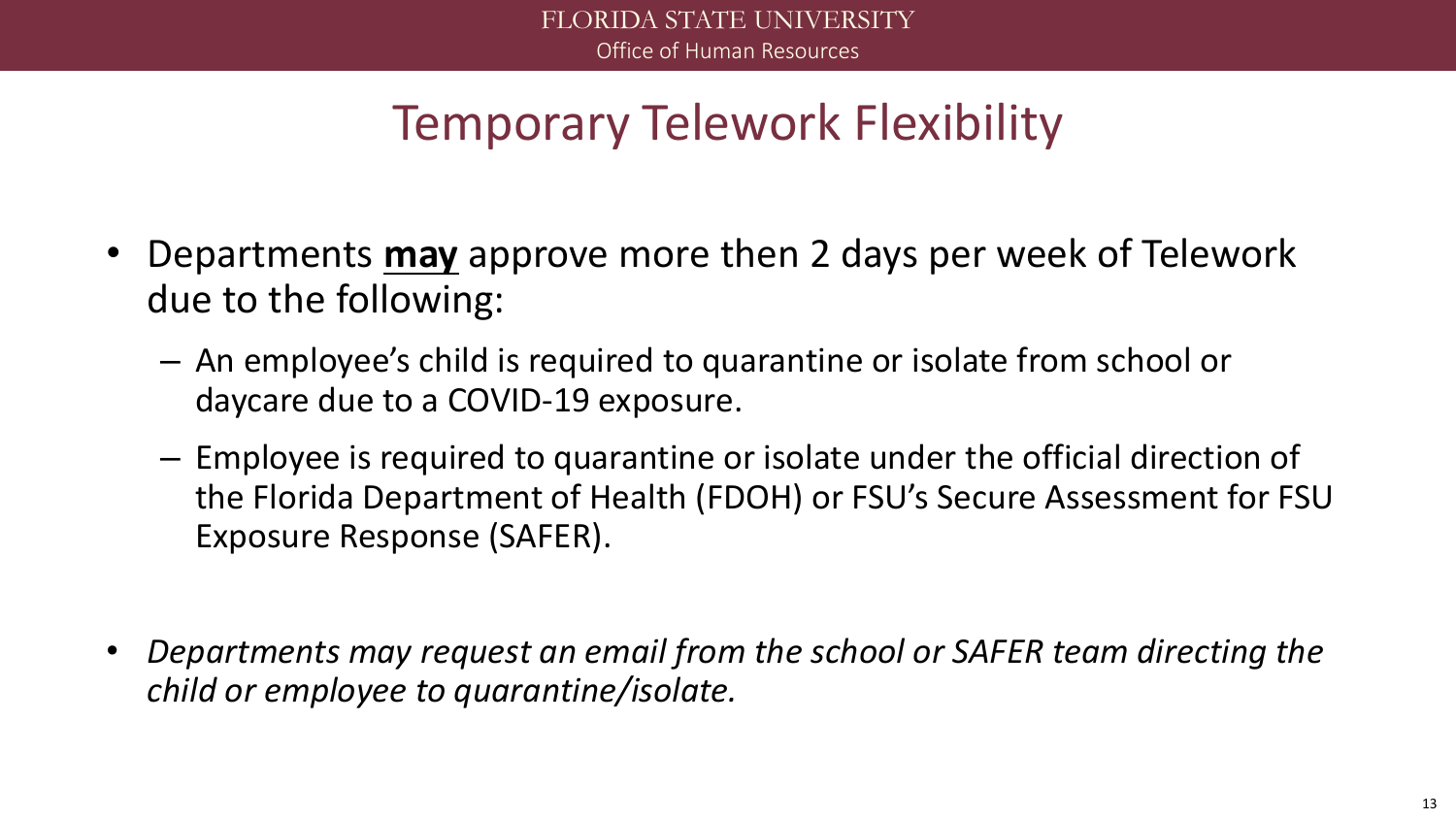# Why might a department not allow Telework?

- Job duties do not 100 % support partial telework.
- Employee does not have the necessary equipment.
- Concerns with productivity and work performance.
- Employee has enough leave to cover the absence.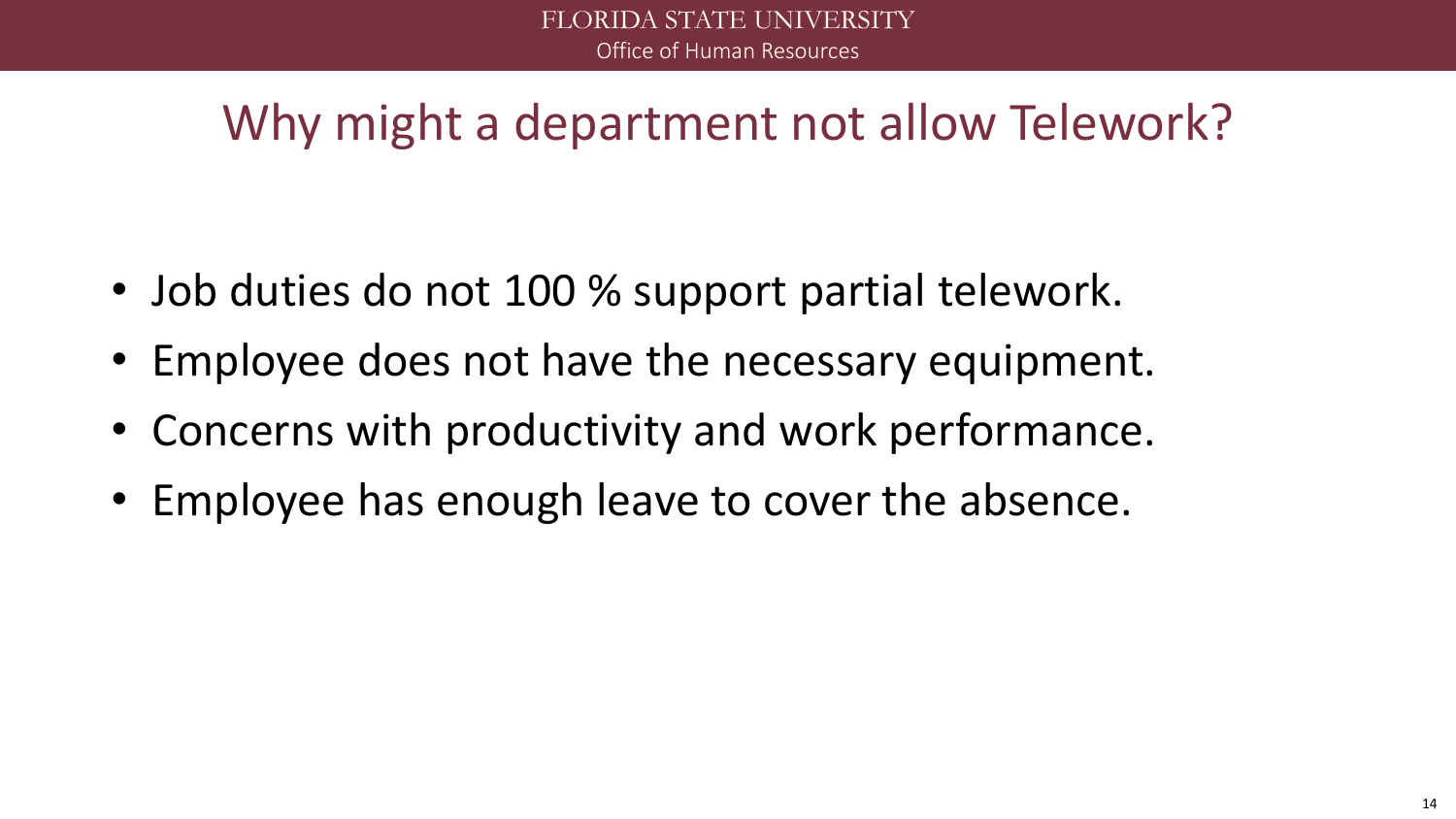### Absences Related to COVID-19

- An employee is required to quarantine or isolate by official direction of the Florida Department of Health or SAFER.
- An employee tests positive for COVID-19.
- An employee has a close contact exposure to a person who has tested positive for COVID-19.
- An employee's child/dependent is directed to quarantine or their daycare/school closes due to COVID exposure.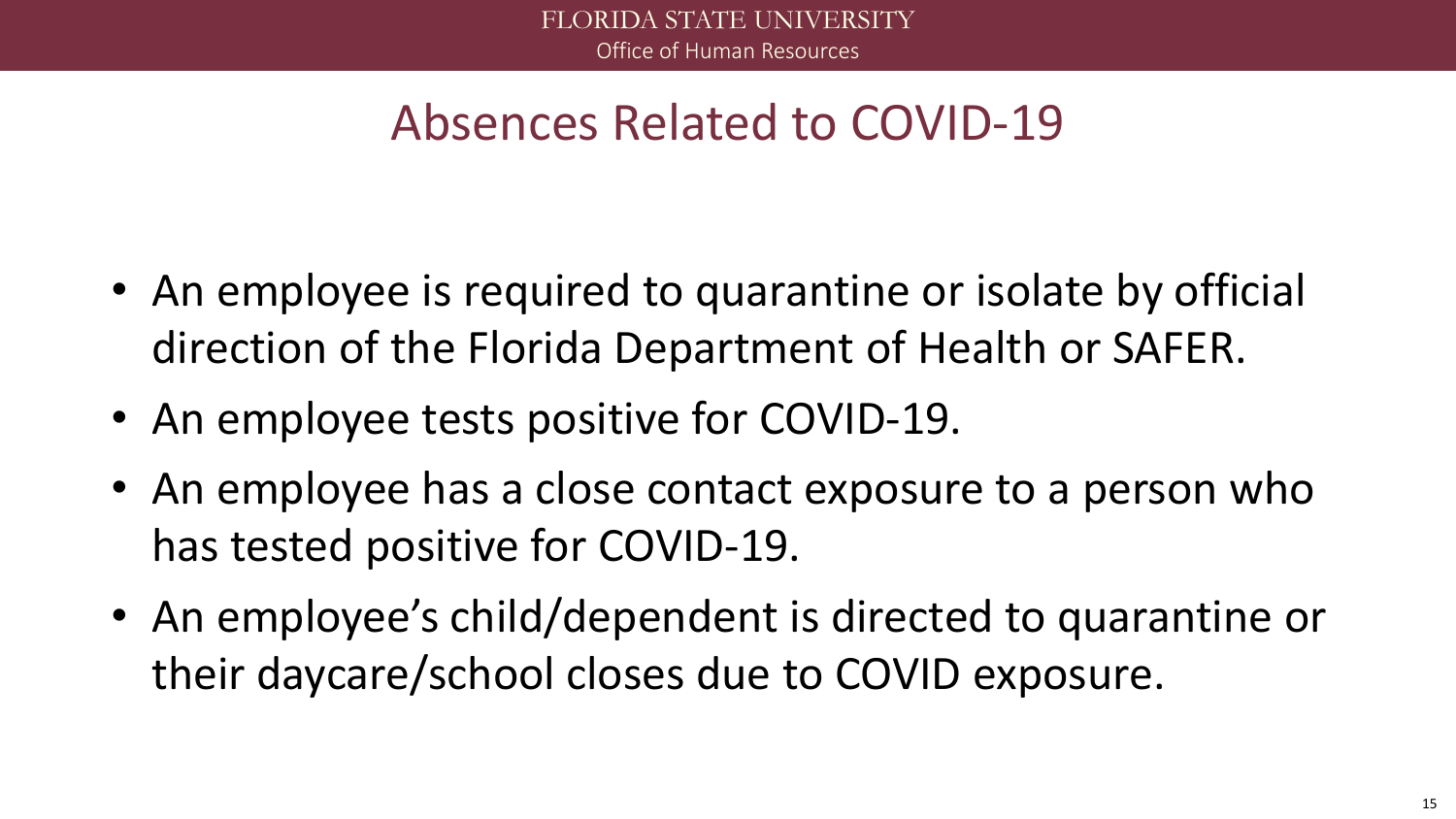#### How to Report Positive Test Results

- Employees are not required to notify their supervisor of positive tests but must report to HR and SAFER via the Daily Wellness App.
- Employees must notify their supervisor that they are not cleared to return to work and confirm that have notified HR/SAFER.
- Employees will be contacted by SAFER and provided a return-towork date.
- Tip: Please ensure employees have up-to-date contact information in the OMNI system so that SAFER can reach them.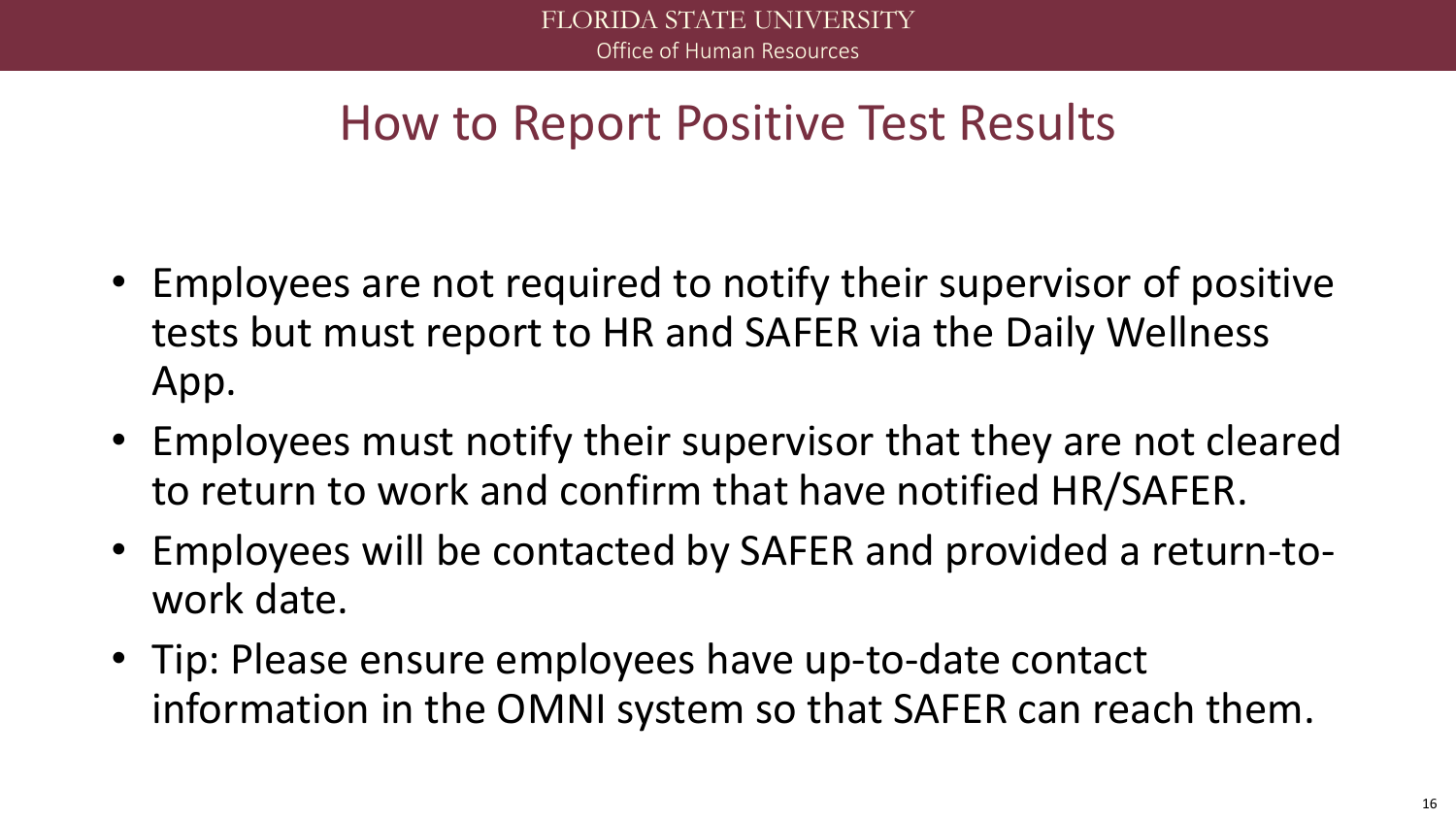#### Close Contact Assessments

- All employees must notify HR and/or SAFER of close contact exposures with a positive individual as defined by the CDC.
- Report close contact through the Daily Wellness App or by emailing [COVID19@fsu.edu](mailto:COVID19@fsu.edu).
- If you have a close contact exposure, you are not cleared to report to campus until notified by the SAFER team or FDOH.
- SAFER follows general guidelines but may make judgement calls based on individual circumstances.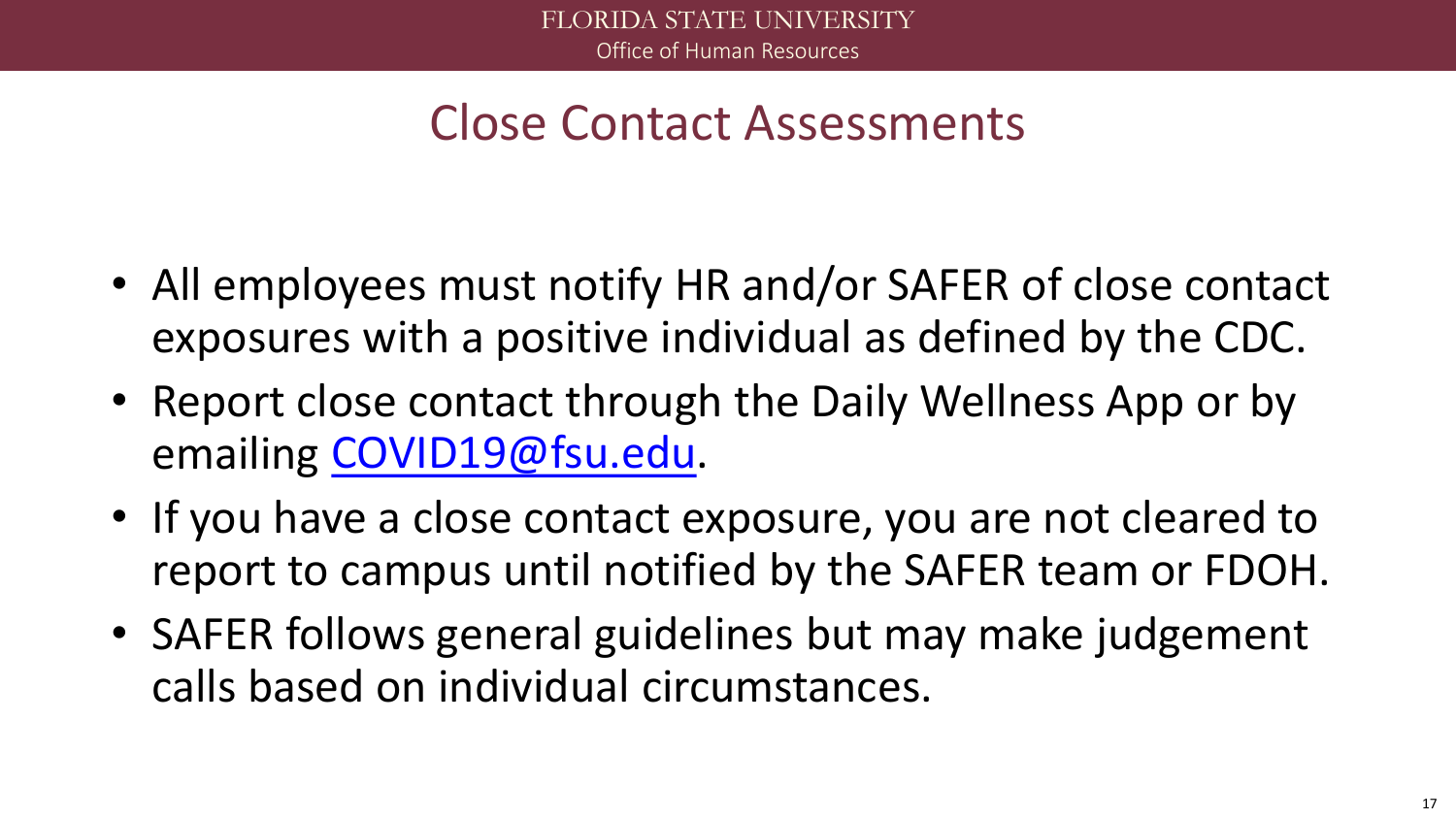#### Do vaccinated employees still need to report a close contact exposure?

- **YES**. All employees regardless of vaccination status must report positive results and close contact to the SAFER team via the Daily Wellness App.
- Fully vaccinated employees are not required to quarantine. However, the CDC recommends that you wear a mask in indoor public settings for 14 days after exposure and take a PCR test 3-5 days after exposure even if you do not have symptoms.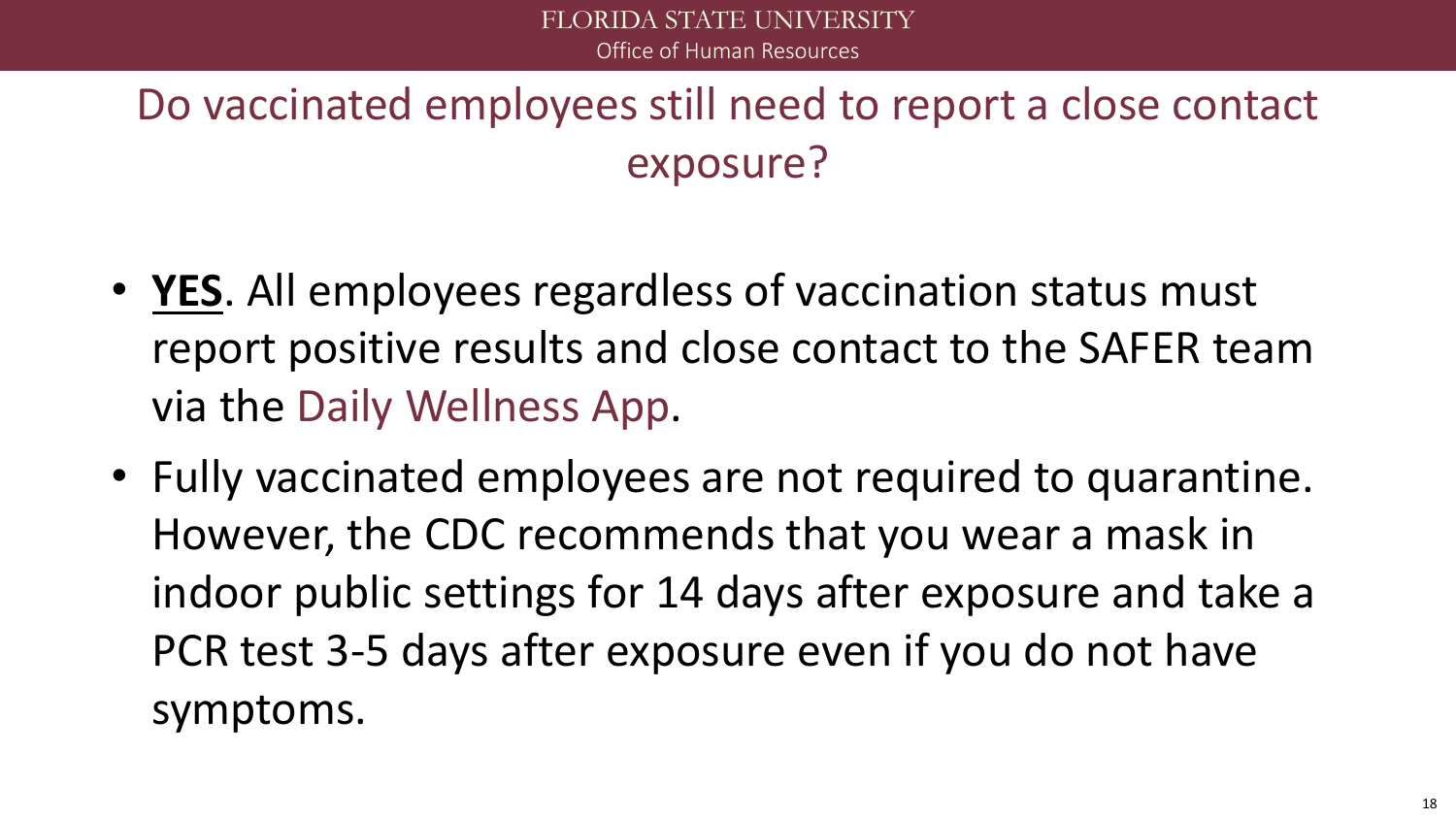#### COVID-19 Leave

- Individuals who have been placed in isolation or quarantine but feel well may telework if they are able to complete their duties remotely and their supervisor approves telework.
- Those unable to telework based on job duties or who are not feeling well may use sick and/or annual leave. This includes individuals who test positive or are quarantined due to exposure.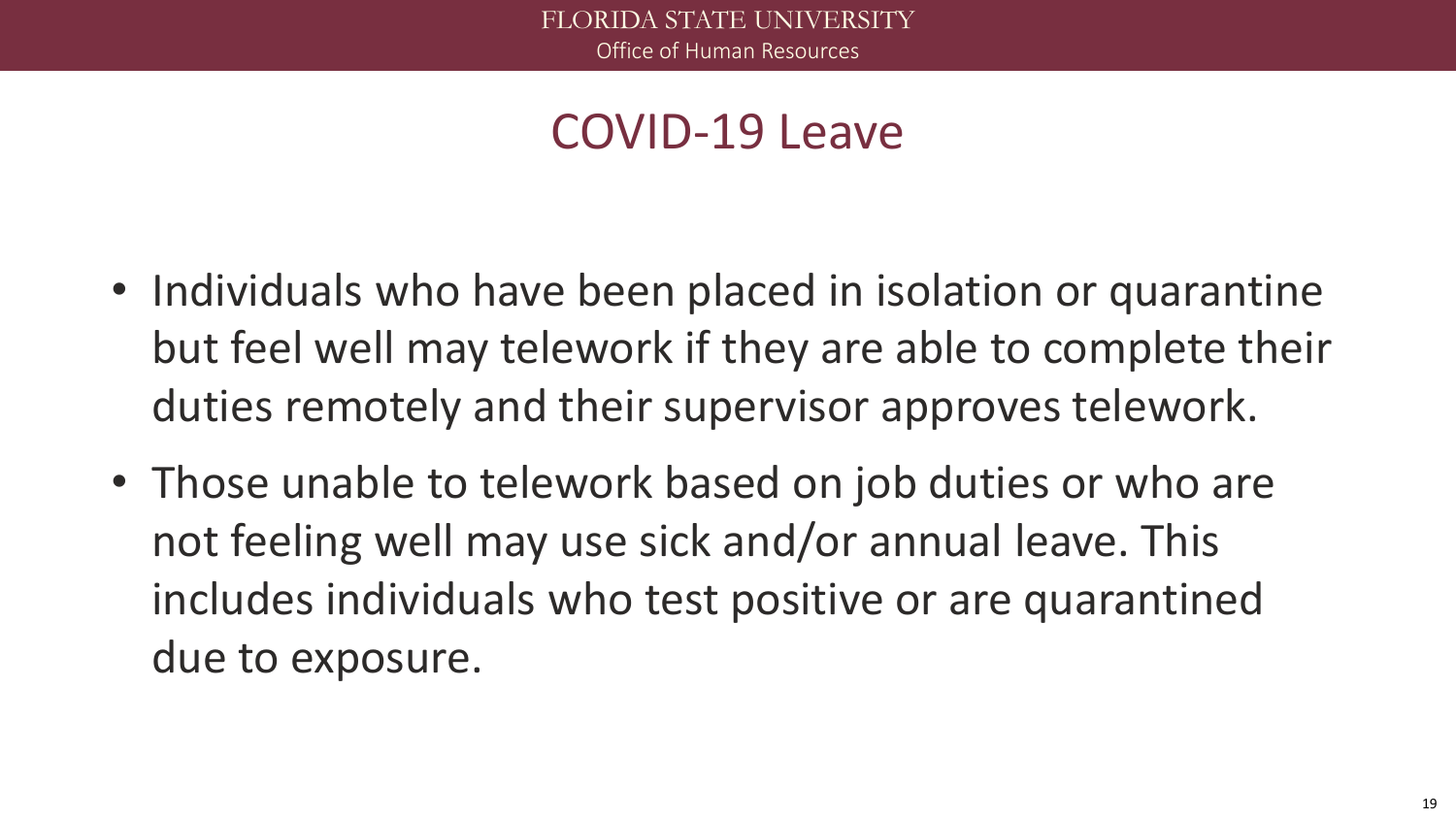#### COVID-19 Leave

- Individuals whose child/dependent is required to quarantine or their daycare/school closes due to exposure may telework if they are able to complete their duties remotely and their supervisor approves telework. Documentation may be required.
- Employees who are sick unrelated to COVID-19 should follow normal procedures to request and use sick leave.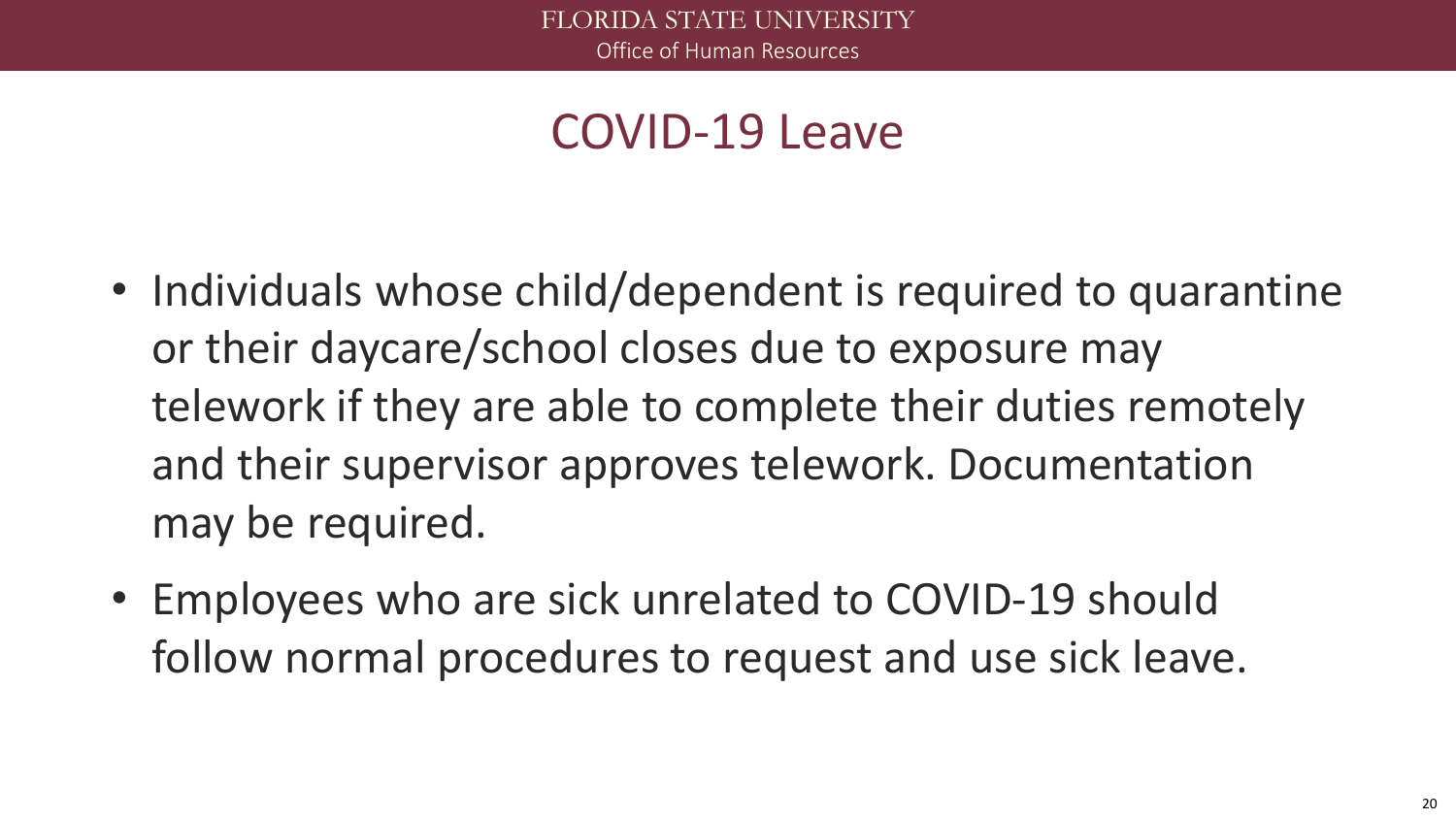# COVID-19 Leave Pool

- Up to **80 Hours** of leave is available to an employee officially required to quarantine/isolate or who has been impacted by a school/daycare closure. The following must apply:
	- Job duties do not support telework
	- All personal leave has been exhausted
- [Request for COVID-19 Leave Pool hours can be submitted to HR-](mailto:HR-COVID19@fsu.edu)COVID19@fsu.edu along with documentation from the Department of Health or SAFER regarding the quarantine/isolation dates.
- For school/daycare closures due to COVID-19, please submit the [COVID-19 Leave pool School/Childcare Certification Form.](https://coronavirus.hr.fsu.edu/sites/g/files/upcbnu2786/files/COVID-19%20Leave%20Pool%20School%20Certification%20Form.pdf)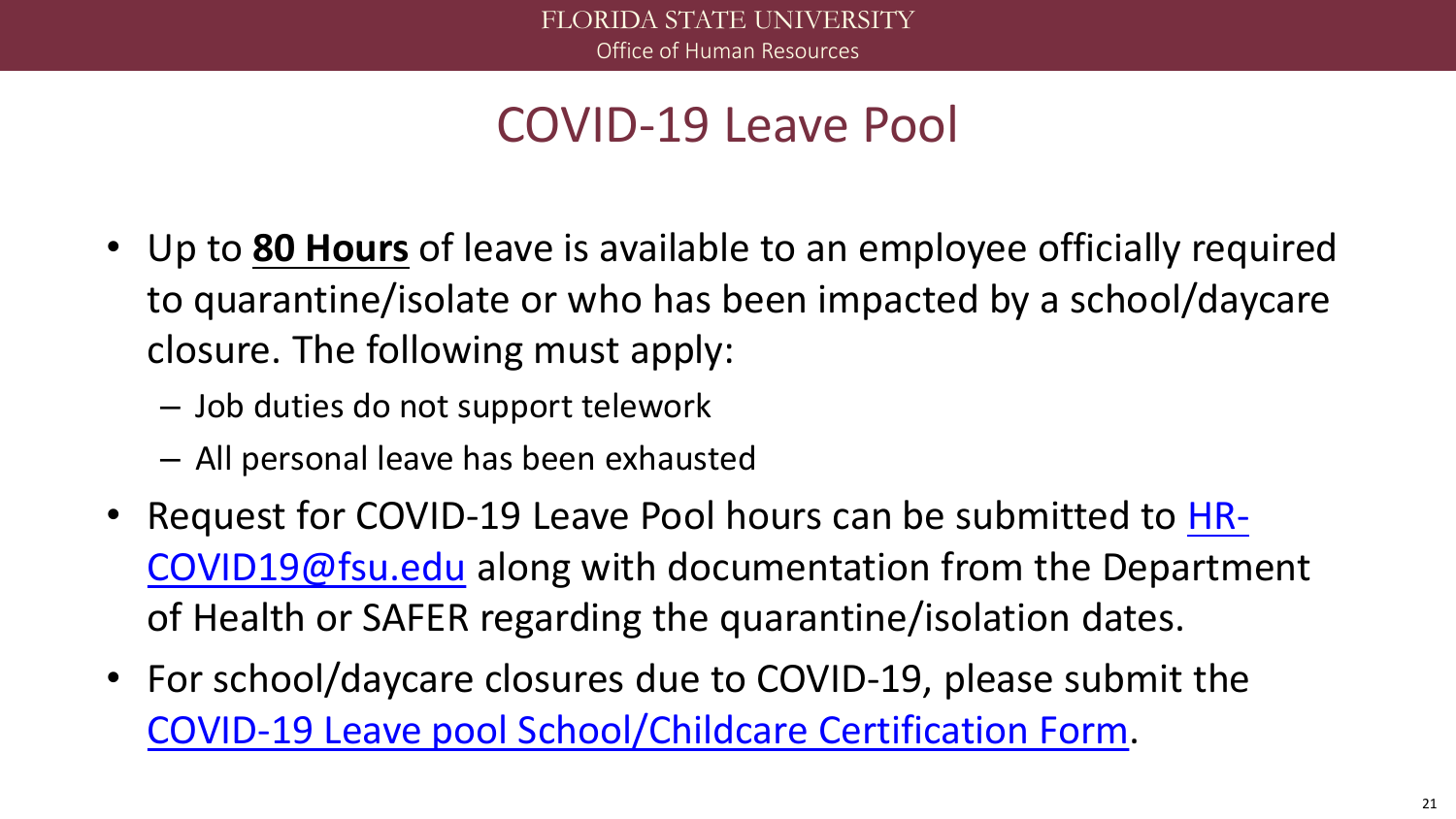# Other Leave Options

- **Sick Leave Pool** Members who are experiencing severe symptoms of COVID may apply for pool hours after all personal leave and COVID Leave Pool has been exhausted.
- **Leave Without Pay** Supervisors should be generous in the approval of LWOP if an employee has a documented COVIDrelated absence and all other leave options have been exhausted.
- **Advanced Annual Leave** Must be paid back. Generally, advancements are limited to small quantities.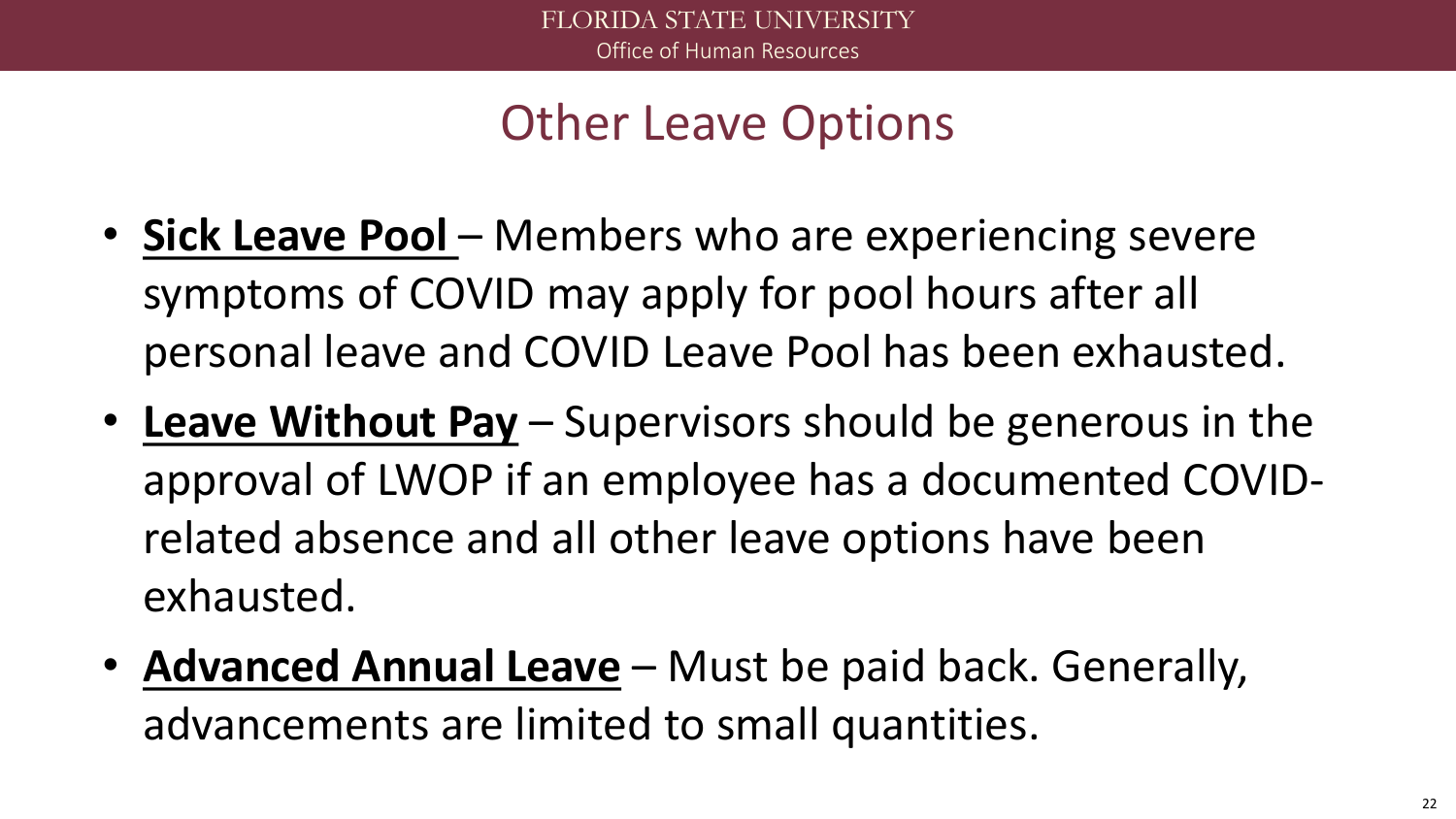### Questions?

• The chat is now open for questions.